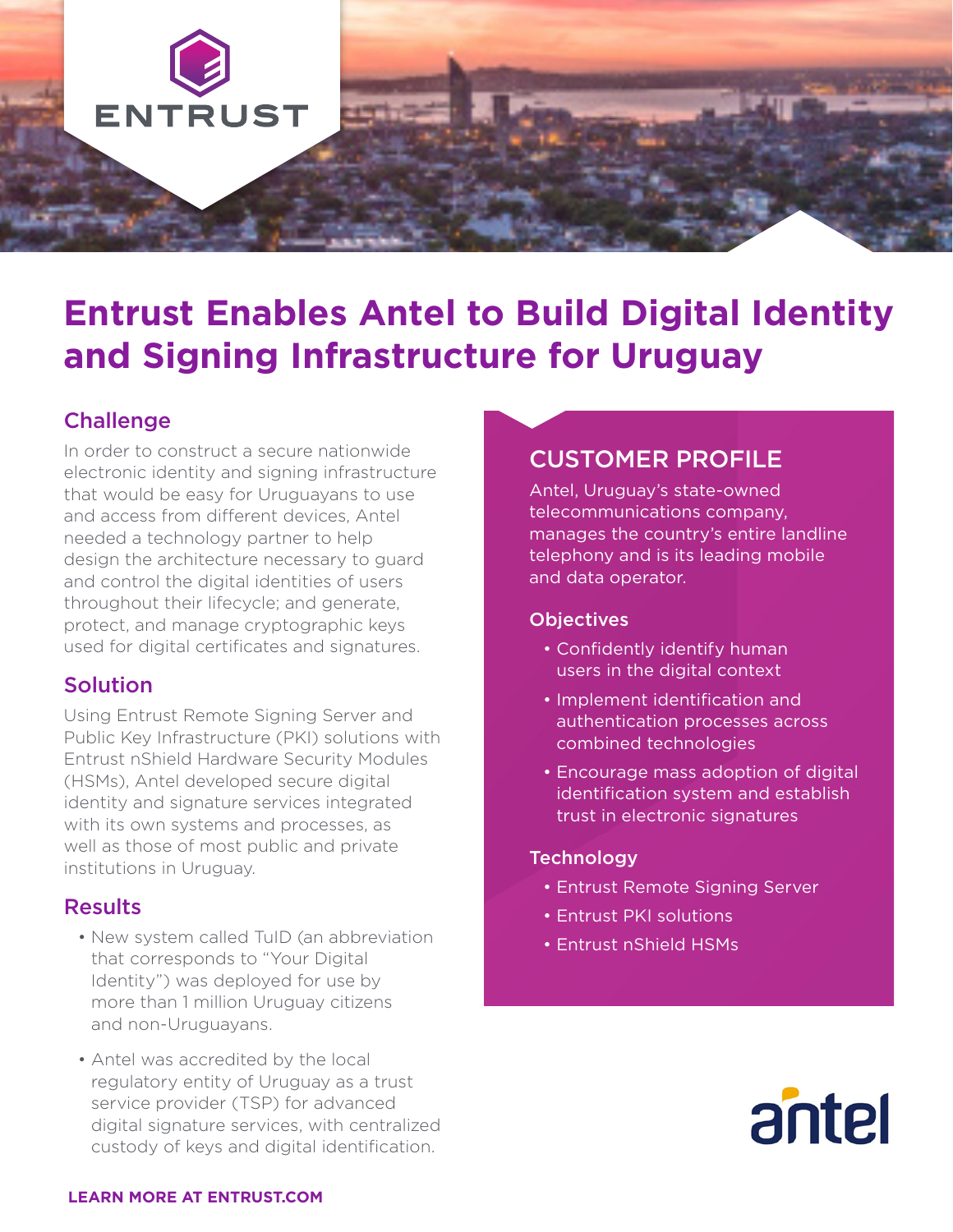#### **ELEMENTS OF SUCCESS**  Creating a safe, easy-to-use system for identification and authentication

The primary objective of the project was to construct a secure nationwide electronic identity and signing infrastructure that Uruguayans would trust and use. This required the system to be safe, secure, reliable, and easy to use and access.

Antel saw two main challenges:

- Identifying human users in the digital context and being confident the user was whom they said they were (identify and authenticate)
- Encouraging mass adoption of the system through ease of use, and establishing trust in digital identification replacing physical presence and electronic signatures as valid and viable alternatives to traditional pen and ink signatures

The solution to the first challenge was to build an electronic identification service (mapped to local and international standards) that could authenticate the identity of the applicant and generate a digital identity.

Because some ways of applying for digital credentials are more secure than others, the electronic identification service Antel deployed is able to grant credentials with different security levels. For example, a person might apply in person with paper credentials, such as a passport, and provide an electronic fingerprint. The system would grant this kind of application the highest level of security, which would enable the online equivalent of signing a document in front of a public notary. Another individual might apply online and authenticate using their national ID card and a simultaneous computer-generated photograph. This would receive a lower security level.

## Encouraging adoption

According to Daniel Fuentes, Vice President at Antel, when the project began, the advanced electronic signature was already legislated in Uruguay and under serious consideration by the majority of public and private organizations that interact digitally with each other and their stakeholders. However, users did not want to use physical devices like smart cards with readers, nor download drivers and plugins to perform a digital signature. Instead, they wanted a more simple and straightforward process using their computer, smartphone, or tablet for digital signing in multiple places and situations without installing anything.

To address this, the system incorporates the electronic signature with centralized custody of keys. The keys are housed, but in the cloud by a TSP. TSPs, as defined by Uruguay law and eIDAS, are responsible for assuring the electronic identification of signatories and services by using strong mechanisms for authentication, digital certificates, and electronic signatures. The TSP uses the cryptographic keys to apply authorized signatures whenever they are expressly requested by the owner. Access to this highly secure signing system requires the electronic identification of the individual who wishes to sign, and this relies on the verified identification system described above.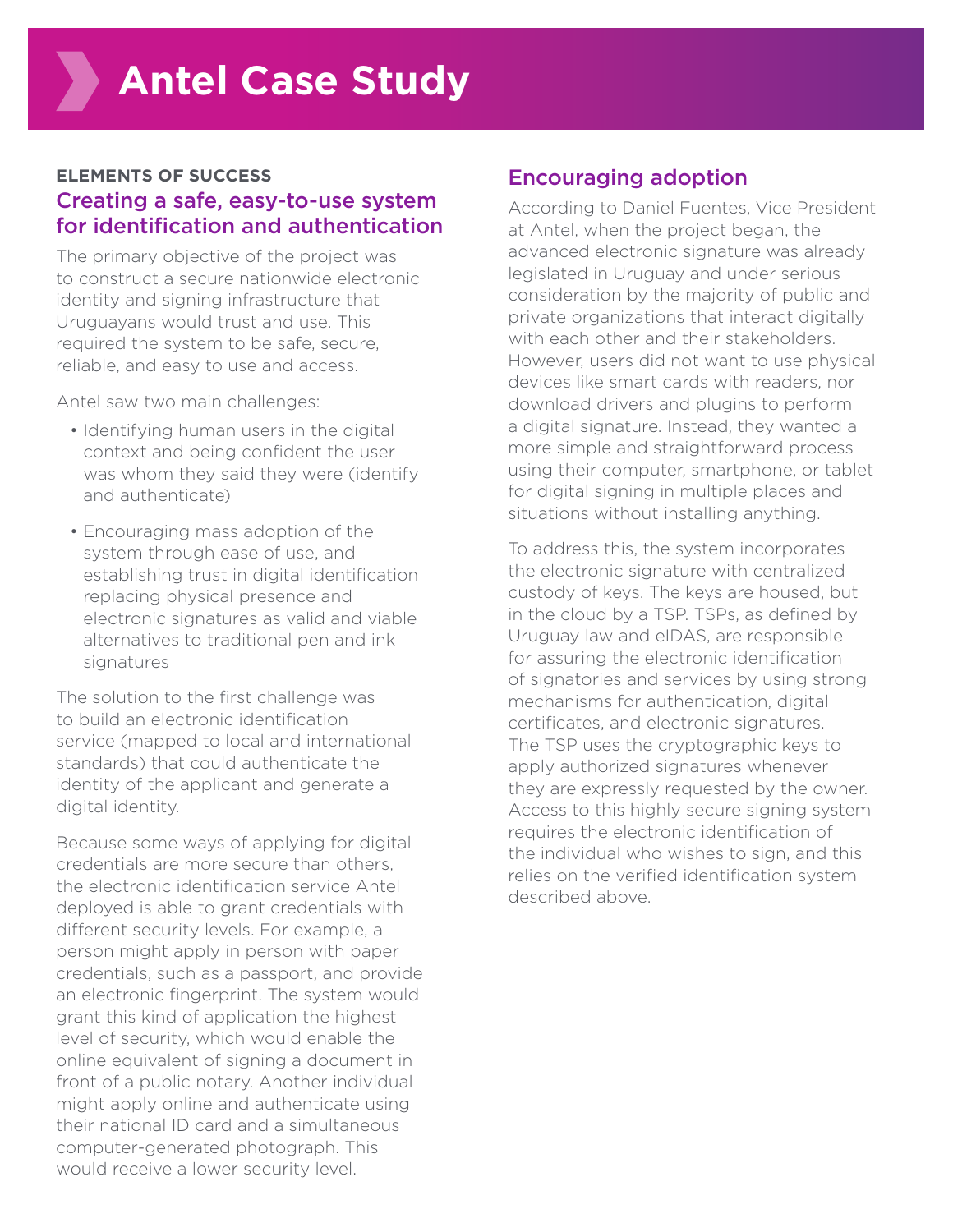## Navigating technical challenges

Creating a nationwide digital signing infrastructure involves technical challenges such as:

- Designing the architecture necessary to guard the identities of the users, and ensure they maintain exclusive control over them
- Generating, guarding, and managing the lifecycle of the signature creation data – the keys of the digital certificates – in a secure way
- Enabling users to sign without exposing digital certificate keys
- Securely implementing user identification and authentication processes across combined technologies, such as mobile applications, biometrics, and one-time keys, among others
- Signing from multiple devices
- Integrating with any application that should use these services
- Scaling in both capacity performance and functionality

## Building a cloud-based TSP

The central challenge for this entire project was to build a trust service provider (TSP) in the cloud where Uruguayans could establish and authenticate their identities and then use those identities to access digital services and sign digital documents.

Antel project managers and consultants knew this TSP would require the use of hardware security modules (HSMs) to protect the keys and create signatures. They chose Entrust Remote Signing Server with Entrust nShield HSMs because of their long-standing reputation for quality,

value, and support. In addition, the Entrust Remote Signing Server complies with all the requirements for TSPs in Uruguay (PSCo, by its Spanish acronym), and is also a qualified signature creation device (QSCD). It uses Entrust nShield HSM devices as cryptographic modules for the generation and protection of the signature creation data (SCD) under the European Union's electronic Identification, Authentication, and Trust Services (eIDAS) standards.

Entrust nShield HSMs are hardened, tamper-resistant hardware devices that strengthen encryption practices by generating keys, encrypting and decrypting data, and creating and verifying digital signatures. Besides being certified as QSCDs under the eIDAS standard, the Entrust nShield Connect HSMs that Antel employs are also certified to FIPS 140- 2 Level 3 and Common Criteria EAL4+. The use of HSMs is considered a best practice among security professionals, enabling organizations to meet and exceed established regulatory standards for cybersecurity. HSMs achieve higher levels of data security and trust. They also maintain high service levels and business agility.

Antel created a cryptographic platform using Entrust's Remote Signing Server and PKI solutions, deployed in several EMEA and LATAM TSPs. This platform:

- Incorporates a public key infrastructure (PKI), which generates digital certificates and manages them as identity attributes
- Validates user identities using multiple authentication methods and manages trust identity levels according to local and international standards (NIST and eIDAS)

#### **LEARN MORE AT ENTRUST.COM**